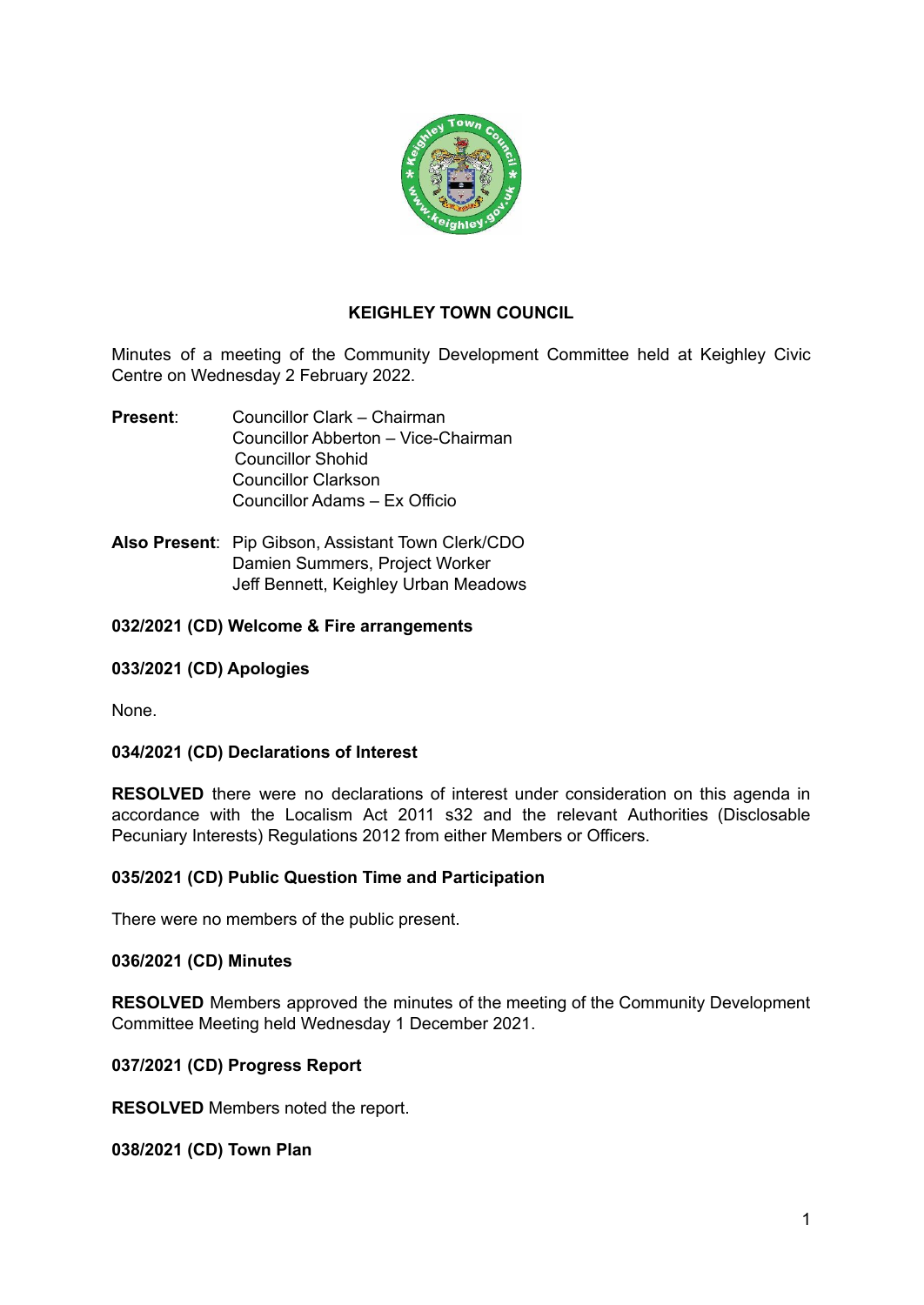**RESOLVED** Members used the information to make decisions and allocate funding where applicable with specific reference to the Committee's areas of responsibility within the Town Plan.

**RESOLVED** Members reviewed the Community Development Committee's key objectives in the Plan and recommended the following amendments be taken before the Town Plan Steering Group for approval and thereafter Full Council:

- I. AC003 that "Create a "Creative Keighley" Arts and Culture Channel on YouTube and invite the community to submit content for publication." Be amended to read "Provide Audio-Visual technical facilities, support and advice to creative groups and individuals wishing to promote their activities on social media."
- II. AC004 that "Maintain a database of creative practitioners." Ne amended to read "The Council shall offer exhibition space within the Civic Centre to local creative groups and practitioners and keep a register of those who show their work."

## **039/2021 (CD) Downstairs Project**

## **RESOLVED** Noted.

## **040/2021 (CD) Project Worker Report**

Members considered the attached report from the Project Worker on their latest work.

#### **RESOLVED** Noted

#### **041/2021 (CD) Budget Update**

**RESOLVED** Members noted the position of the 2021/22 Committee budget.

**RESOLVED** Members delegated authority to the Assistant Town Clerk/CDO, to request the provision of earmarked reserves in respect of unspent provision in the revenue budget 2021/22 at the next meeting of the Finance and Audit Committee in February.

**RESOLVED** Members chose not to earmark the Utley Baby Memorial and Ward Development Forum budget lines.

**RESOLVED** Members agreed that the £900 Big Draw budget could be used to support the St. George's Day drawing competition.

**RESOLVED** Members requested an update on the budget at the April committee meeting.

## **042/2021 (CD) Activity Plan 2022/23**

**RESOLVED** The Committee are asked to make suggestions for areas of activity.

## **043/2021 (CD) Town Funds Deal**

Cllr Corkindale was not present at the meeting.

#### **043/2021 (CD) Future Items**